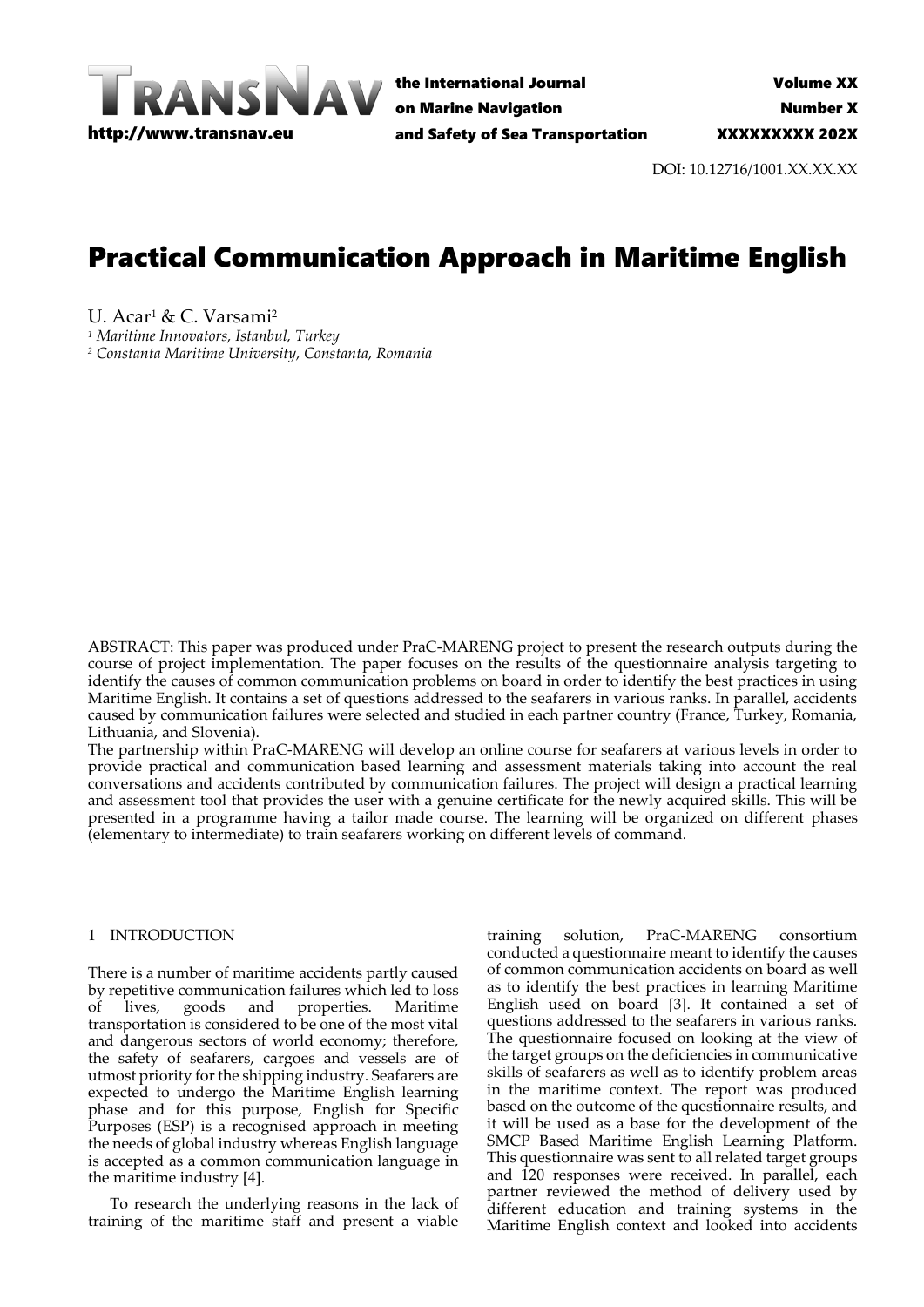and incidents related to communication failures in their country.

The respondents generally speak their native language or additional languages, usually from neighbour countries, on top of English, which is the language of the sea. Although some countries would like to use or promote their national language, which is normal, PraC-MARENG project will promote and emphasise the importance of English as the language of the sea.

The countries of origin of the respondents were Romania, Turkey, Lithuania, Moldova, Poland, and The Netherlands. The languages spoken are: Romanian, Turkish, Lithuanian, Russian, Macedonian, Polish, and Dutch.

#### 2 MARITIME ENGLISH TRAINING

Maritime English teaching and learning practices differ from country to country when looking at the investigations of PraC-MARENG consortium in partner countries [3]. Maritime Education and Training in the language competency of maritime employees are likely to vary considerably from region to region in Europe and worldwide; therefore, due to this variation, careful consideration has to be given to achieve the competencies stated in the STCW Conventions and Codes [2].

The PraC-MARNEG questionnaire respondents included maritime professionals with both navigational and engineering skills as well as the students who have undergone some sea service.

Have you received Maritime English training? The first question was clear enough and the results pointed that 90 percent of participants did receive Maritime English training. Teaching and learning Maritime English are reported to be unregulated across Europe and worldwide although recent module courses and some initiatives have been introduce in order to fill the gap. One example for this is that it is quite unclear for some education centres whether Maritime English is "English proficiency in maritime context" or "Maritime proficiency in English context" even though 90 percent of the respondents stated that they received Maritime English training in one way or another [5].

Q7) Have you received Maritime English training? 120 responses



Figure 1. Maritime English Training

Which are the operations for which communication becomes an issue? The respondents believed that communication becomes an issue in the following operations from the most to the least significant ones: Ship-to-ship communications (71.7%), Ship-to-shore communications (63.3%), Safety and security (51.7%), Cargo operations (50%), Anchoring/mooring operations (45.8%), Emergencies on board (44.2%), Drills (43.3%), Watch keeping (35.8%), Daily and social routines (34.2%), Briefings (33.3%). The PraC-MARENG consortium will consider the views of seafarers based on their real experience therefore will give priority to the above operations while matching them with their relevance to their ranks and day-today operations.

Q9) In your view, what/which are the areas of operations on board where communication becomes an issue based on your past experience? (You can choose more than one option)



Figure 2. Communication issues in Ship Operations (2020)

Which are the learning Materials used to study Maritime English? The respondents were questioned with regards to the learning materials they go through to learn Maritime English, and they indicated that they used Internet/media courses by 72.5%, Books by 69.2%, Mobile applications by 42.5% and Standard Marine Communication Phrases by 35.8%. Although it is a minor percent, respondents also used materials from College courses, University/nautical college lectures, during work interactions. This indicates that traditional books still play a significant part in the learning process. Integration of such books to internet/media based courses would enable seafarers to access them anywhere/anytime as internet based applications are on the rise as learning materials.

Q13) What type of learning materials did you go through to learn Maritime English? (You can choose more than one option) 120 responses



#### Figure 3. Learning Materials

● Yes  $\bullet$  No

> How was Maritime English Competence assessed? The results indicate that the competence of seafarers in Maritime English is assessed by classroom methods developed by the teacher/institution (90.8%) whereas some is assessed externally (32.5%) and through international exams (38.3%). It is understood that some of them had to pass classroom and external evaluations at the same time, with an additional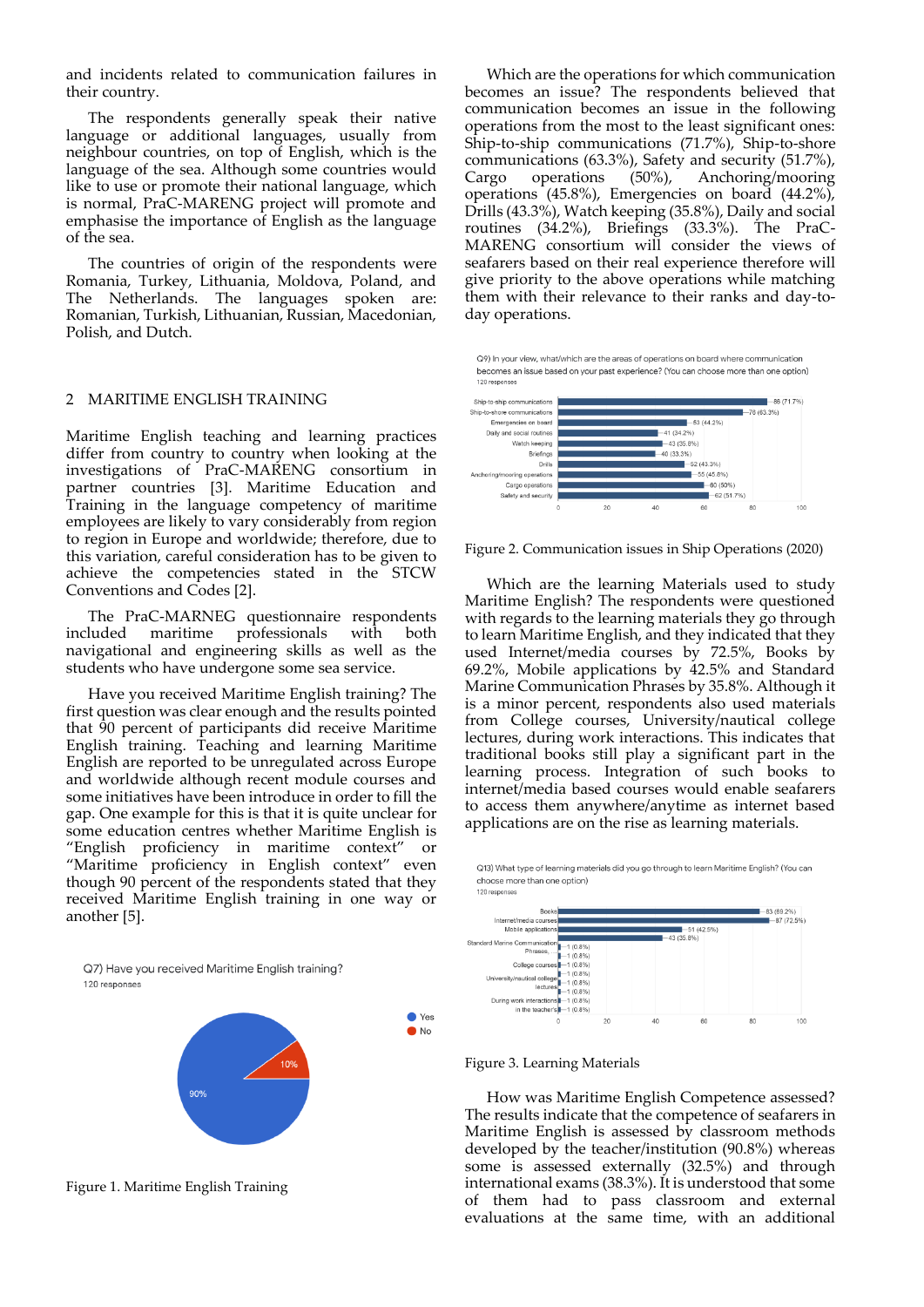international exam. This is due to the fact that there are international standards such as the IMO Module Courses, STCW and SMCP phrases however every country has national rules and regulations to observe regarding Maritime English learning, teaching, assessment and certification [1].

Q14) How was your Maritime English competence assessed? (You can choose more than one Option)<br>120 responses



Figure 4. Maritime English Assessment

# 3 TAILOR-MADE APPROACHES

There are three internationally accepted publications where Maritime English standards are established: The STCW Convention provides the essential contents of Maritime English instruction for navigational and marine engineering students along with the Standard Maritime Communication Phrases (SMCP) and the IMO Module Course 3.17. They are not fully intended to present instructors/education centres with a definite teaching package to be followed blindly. The knowledge, skills and competence of the instructors are the key components in the transfer of knowledge and skills to those being trained through these publication.

In the survey conducted by PraC-MARENG work programme, participants by 95.8 percent wished to have Maritime English training related to their rank and specific operations. This is particularly important in the eyes of PraC-MARENG partnership as some existing attempts that are used in the delivery of Maritime English courses to various ranks do not reflect their real conversations on board and they are not relevant in terms of content and levels. An attempt to make the content relevant to each particular sea staff serving at sea would motivate their learning process hence improve their communication skills that will ultimately help reduce repetitive accident/incidents that occur due to communication failures. Communication plays a significant role in safe operations hence an attempt to address the existing gap will create safer, cleaner and more profitable maritime activities.

Q8) In your view, would it be good to start learning Maritime English according to your rank and related operations? 120 response



Figure 5. Maritime English Training Approach

# 4 ACCIDENTS CONTRIBUTED BY COMMUNICATION ERRORS

The accidents/incidents are reportedly occurring with the contribution of communicative incapacity of seafarers. The database research conducted within PraC-MARENG partnership indicated that there is still a number of accidents/incidents taking place due to miscommunication in partner countries hence potentially in Europe and other parts of the world that are connected by seas. These reports were filtered and studied in depth to be transformed into real time scenarios that the learners can study using the online platform.

Here are some examples studied and each was contributed by poor communication practices either by the ship crew, pilot or external parties.

Table 1. Accidents caused by poor communication

| Accident name  | Reason For the Accident                                                  |
|----------------|--------------------------------------------------------------------------|
| Sarah F +      | Poor Communication on VHF between                                        |
| Rusen Mete     | ships led to collision between vessel at                                 |
| Genk R         | anchor and vessel passing by.<br>Poor English language command between   |
|                | vessels led to injury of crew members                                    |
|                | during cargo operation.                                                  |
| Matilde A +    | Poor communication practices between                                     |
|                | Varkan Akdeniz Pilots led to collision while navigating off              |
|                | the port                                                                 |
| MOMO vs        | Lack of communication and                                                |
| <b>SNSM</b>    | understanding between Helicopter and                                     |
|                | Ship during a man overboard operation                                    |
| Ocean Crown    | No effective communication between the                                   |
|                | Master and the Port Authority led to ship<br>entering to shallow waters. |
| Slovenia       | Lack of good communication between the                                   |
|                | bridge and the crew on mooring positions                                 |
|                | led to injury                                                            |
| M/V Vitaspirit | Poor communication between crew                                          |
|                | leading to a collision and major damage to<br>ship structure             |

# 5 CONCLUSION

The results of the survey were limited to partner countries therefore they reflect the data collected accordingly. Partners decided to keep the survey active to collect further data from partner countries and other parts of the world.

It has to be also noted that the majority of respondents are from the deck department therefore conclusions and analysis are made accordingly. It is particularly important that some responses such as the ones related to the areas that they are struggling with in communicating or failing to do so were considered as priorities.

Almost all of the respondents benefited from Maritime English training and those who haven't are potentially coming from old schools or else. This will also be investigated further while building the blocks of the proposed course.

Participants by 95.8 percent wished to have Maritime English training related to their duties and respective operations. This is particularly important in the eyes of PraC-MARENG partnership as some existing content that is used in the delivery of Maritime English courses to various ranks do not fully